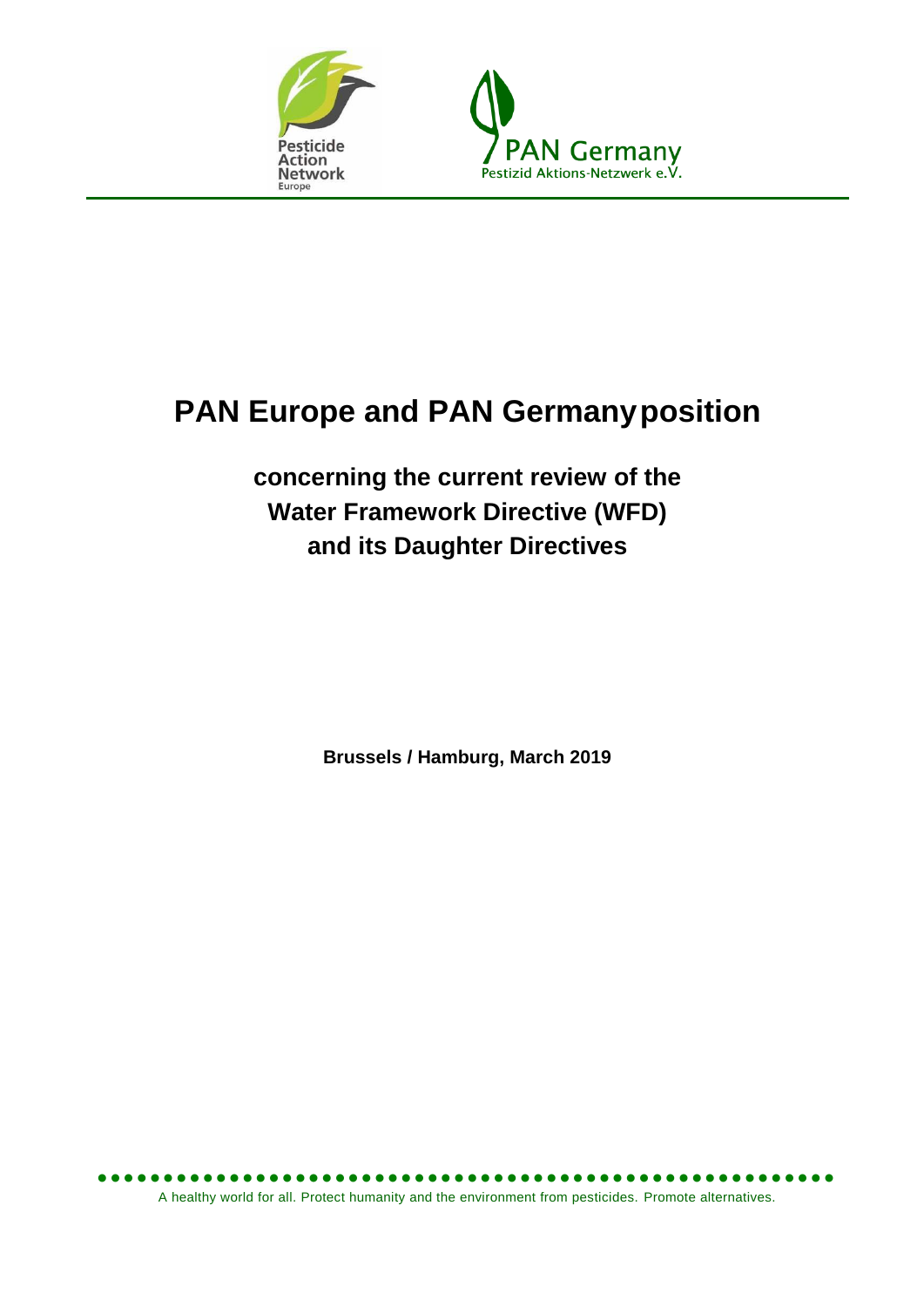



#### **Summary**

Against the backdrop of several shortcomings in the implementation and application of the WFD, PAN Europe and PAN Germany urge Member States as well as the European Commission to put in place a more consistent approach to fulfil the legal requirements for the protection of our aquatic ecosystems. At this stage, there is no need to revise the WFD, but there is an urgent need to better implement its provisions. The collapse of biodiversity is taking place at a worrying pace and strong measures need to be taken to protect European waters. A quick and full implementation of the European water protection targets would contribute to protect, conserve and enhance the Union's natural capital while safeguarding citizens from environment-related pressures and risks to health and wellbeing as set in the 7th Environment Action Programme. It would also contribute to the achievement of the relevant Agenda 2030 sustainable development goals, agreed by the United Nations.

#### **Background**

Water is not a commercial product as some may consider but rather a heritage, which must be protected, defended and treated as such. Water is a natural resource, a medium and a habitat. In order to realize their shared objective - that rivers, lakes, groundwater, transitional and coastal waters shall achieve a good status - both Member States of the European Union and the European Parliament have adopted a common framework for the water policy in 2000, called the Water Framework Directive (WFD)<sup>1</sup>. From a global perspective, the WFD can be regarded as a modern, integrated and holistic environmental policy, having as a main objective to protect our valuable European freshwater resources and achieve good ecological status of EU waters. It enhances an ecologicallyoriented as well as participatory river basin management.

According to article 19 of this Directive, the EU Commission (Directorate General for the Environment) is currently reviewing the WFD and its Daughter Directives for environmental quality standards in the field of water policy<sup>2</sup> and for the protection of groundwater<sup>3</sup>. This review goes along with the so-called "fitness-check", a process taking place at European Commission level, which aims at clarifying whether the existing legislation is effective, efficient and relevant, whether it offers an added value for the EU and whether it is coherent with other EU policies.<sup>4</sup> The EU Commission started a public consultation to inform the "Fitness Check of the Water Framework Directive and the Floods Directive" in September 2018, which invites citizens and experts to express their opinion until the

 $\overline{a}$ <sup>1</sup> Directive 2000/60/EC of the European Parliament and of the Council of 23 October 2000 establishing a framework for Community action in the field of water policy (WFD)

<sup>2</sup> Directive 2008/105/EC of the European Parliament and of the Council of 16 December 2008 on environmental quality standards in the field of water policy

<sup>3</sup> Directive 2006/118/EC of the European Parliament and of the Council of 12 December 2006 on the protection of groundwater against pollution and deterioration

<sup>4</sup> European Commission, DG ENV (2017): Roadmap on the fitness check of the Water Framework Directive and the Floods Directive. Ref. Ares (2017)5128184 - 20/10/2017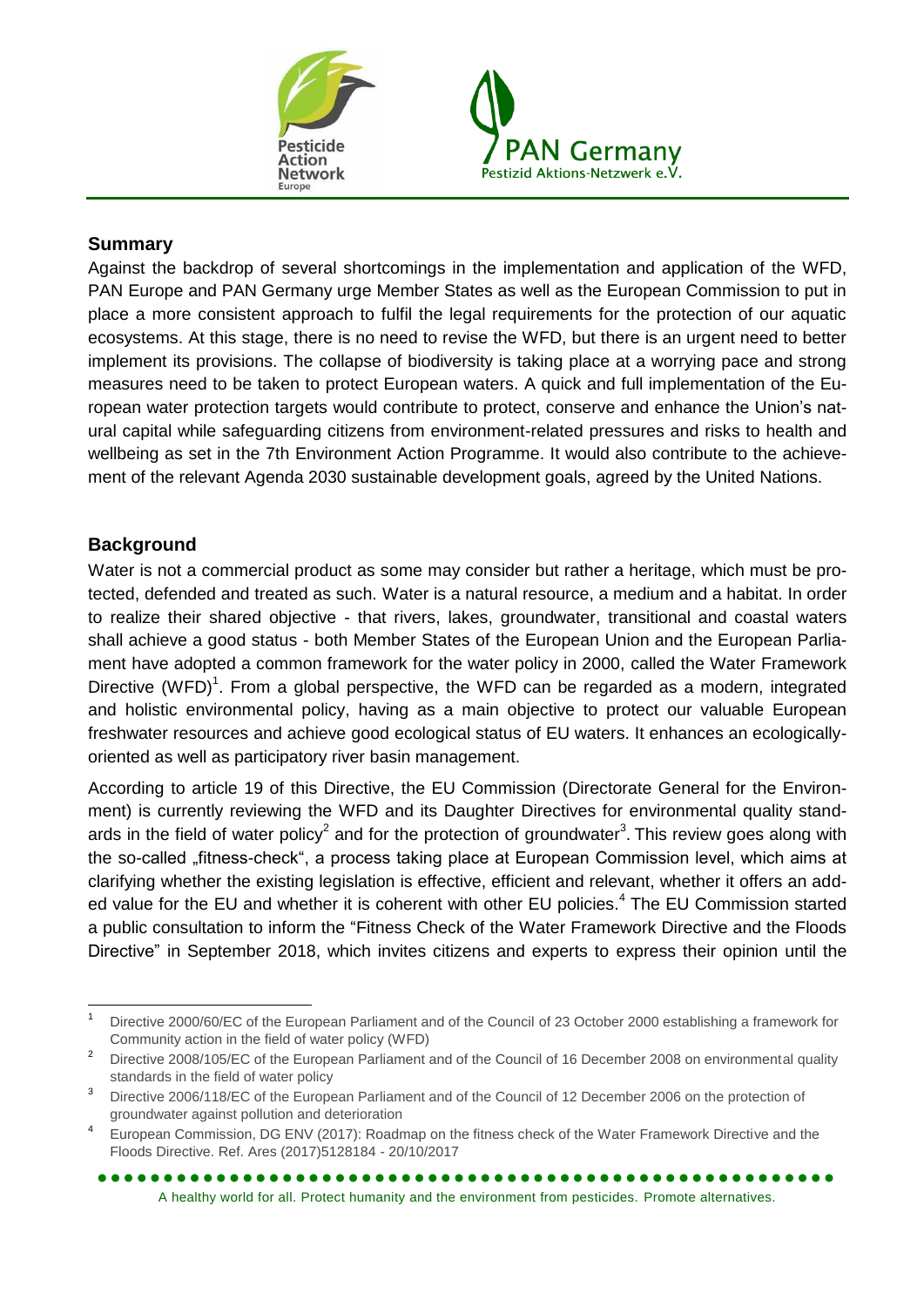

11<sup>th</sup> March 2019, using the provided questionnaire.<sup>5</sup> Pesticide Action Network (PAN) Europe and PAN Germany welcome that the civil society is invited to participate in this process. As environmental NGOs, PAN Europe and PAN Germany and their member organisations deal with the development and implementation of chemicals' legislations since the 1980s, particularly with the pesticiderelevant regulations and policies, but also with legislation on biocides and veterinary medicines and related policies. The commitment of PAN covers also the interface between those chemicals and water legislation.

## **Poor WFD-implementation**

The original target of the WFD to get all European waters into a good status by 2015 was not achieved. Despite the fact that some progress has been made for the protection of river basins in the EU since the introduction of the WFD in 2000, there are still shortcomings at a large scale. Already in 2012, the Commission's 'Blueprint to Safeguard Europe's Water Resources' found out that about half of EU surface waters were unlikely to reach a good ecological status by 2015 $^6$ . The WFD implementation process also revealed major monitoring gaps in EU Member States; in 2012 the status of more than 40 % of European water bodies was completely unknown. Recently, the European Environment Agency (EEA) highlighted in its water status report from 2018, that currently only 38 % of the monitored lakes, rivers and other surface water bodies fulfil the good chemical status - i.e. only about a third of the controlled water bodies do not exceed the EU-wide applied environmental quality standards (EQS) addressed to limit the concentrations of priority substances.<sup>7</sup> Furthermore, around 40 % of the surface water bodies do not fulfil the good ecological status or the good ecological potential.<sup>8</sup>

One of the main pressures for aquatic environment is attributed to pesticides and biocides, which per se - pose toxic effects on organisms.<sup>9</sup> It is clear that the implementation of the WFD is yet to be fulfilled.

Based on experience with EU policy, on own work and on published scientific literature, PAN Europe and PAN Germany emphasize that the failure to reach the environmental objectives of the WFD is mainly due to the shortcomings in the WFD implementation phase. Necessary efforts have still to be made by EU member states in order to facilitate the implementation of WFD targets and to incorpo-

<sup>—&</sup>lt;br>5 European Commission (2018): Public Consultation. Fitness Check of the Water Framework Directive and the Floods Directive. Link: https://ec.europa.eu/info/law/better-regulation/initiatives/ares-2017-5128184/publicconsultation\_en

<sup>6</sup> European Commission (2012): A Blueprint to Safeguard Europe's Water Resources. COM/2012/0673 final

<sup>7</sup> EEA (2018): European waters - Assessment of status and pressures 2018, Report No 7/2018:

https://www.eea.europa.eu/publications/state-of-water/at\_download/file

<sup>8</sup> ibid.

<sup>9</sup> Helmholtz Zentrum für Umweltforschung, UFZ (2013): Pestizide reduzieren die Artenvielfalt in Gewässern deutlich. Momentane Risikobewertung schützt nicht ausreichend. Pressemitteilung vom 17. Juni 2013: http://www.ufz.de/index.php?de=35329

A healthy world for all. Protect humanity and the environment from pesticides. Promote alternatives.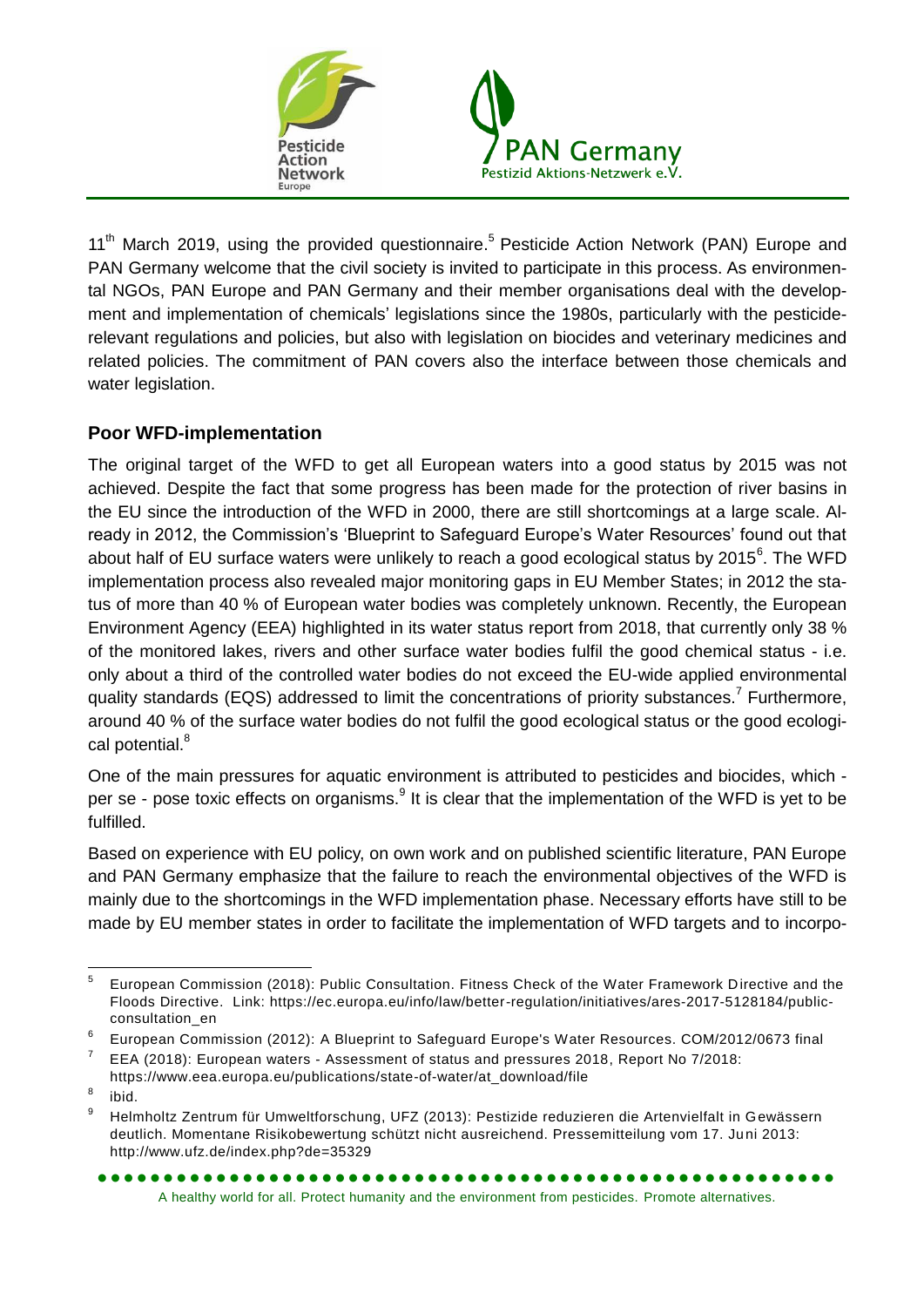

rate the requirements of the WFD in the relevant sector policies like the common agriculture as well as chemical policies.

Even in the framework of the water policy there are still only few responsible bodies that consistently apply the WFD implementation tools, which have been established to help reaching sustainable water uses and a good status for European waters.

Findings from comprehensively designed scientific research demonstrate that almost half of the freshwater bodies within the European Union are contaminated with organic pollutants. A 2014 meta-analysis of water samples taken from 4,000 monitoring sites across Europe showed that in 42 % of the sites, the water was contaminated with chemicals at levels that cause chronic toxicity to the aquatic life.<sup>8</sup> This pressure does not only generate harmful effects on aquatic biocoenosis and biodiversity but also reduces the availability of easily useable drinking water supply or other sustainable water uses. The study also indicates that potentially acute risks to aquatic communities are almost exclusively caused by pesticides. Therefore, the extent of contamination of European waters by pollutants is underestimated due to a lack of monitoring, and the "toxic pressure" upon aquatic ecosystems due to pollutant mixtures is misjudged.<sup>10</sup>

In addition, in the context of specific sampling - and not as a result of the common monitoring practice - residues of veterinary pharmaceuticals are detected in groundwater bodies; substances which are predominantly applied in intensive livestock operations.<sup>11</sup> Further, the models used in the environmental risk assessment of pesticides have been proven to underestimate the concentration of pesticides in water and their toxicity.<sup>12,13</sup>

The situation of 'water-dependent Natura 2000 sites' as well as of groundwater ecosystems remains widely unclear. Similarly, the status of the majority of small water courses below a basin area of 10 km<sup>2</sup> or lakes with a size below 0,5 km<sup>2</sup> are not usually considered in the management plans and reports of the member states. Consequently, there is a big knowledge and data gap regarding the contamination of small watercourses.

Taking into consideration the unrestricted loss of biodiversity as well as the threat that climate change poses upon aquatic ecosystems, drinking water sources and public health, it is irresponsible

 $10$ <sup>10</sup> Malaj, E. et al. (2014). Organic chemicals jeopardize the health of freshwater ecosystems on the continental scale. Proceedings of the National Academy of Sciences of the United States of America 111(26): 9549–54. DOI:10.1073/pnas.1321082111

<sup>11</sup> Hannappel, S. et al. (2016): Aufklärung der Ursachen von Tierarzneimittelfunden im Grundwasser – Untersuchung eitragsgefährdeter Standorte in Norddeutschland. UBA-Texte 54/2016: https://www.umweltbundesamt.de/sites/default/files/medien/378/publikationen/texte\_54\_2016\_aufklaerung\_d er\_ursachen\_von\_tierarzneimittelfunden\_im\_grundwasser.pdf

<sup>&</sup>lt;sup>12</sup> Stehle S, Schulz R (2015). Pesticide Authorization in the EU – environment unprotected? Environ Sci Pollut Res 22: 19632-19647

<sup>&</sup>lt;sup>13</sup> Knäbel A, Meyer K, Rapp J, Schulz R, (2014). Fungicide field concentrations exceed FOCUS surface water pre dictions: Urgent need of model improvement. Environ Sci Technol, 48, 455-463

A healthy world for all. Protect humanity and the environment from pesticides. Promote alternatives.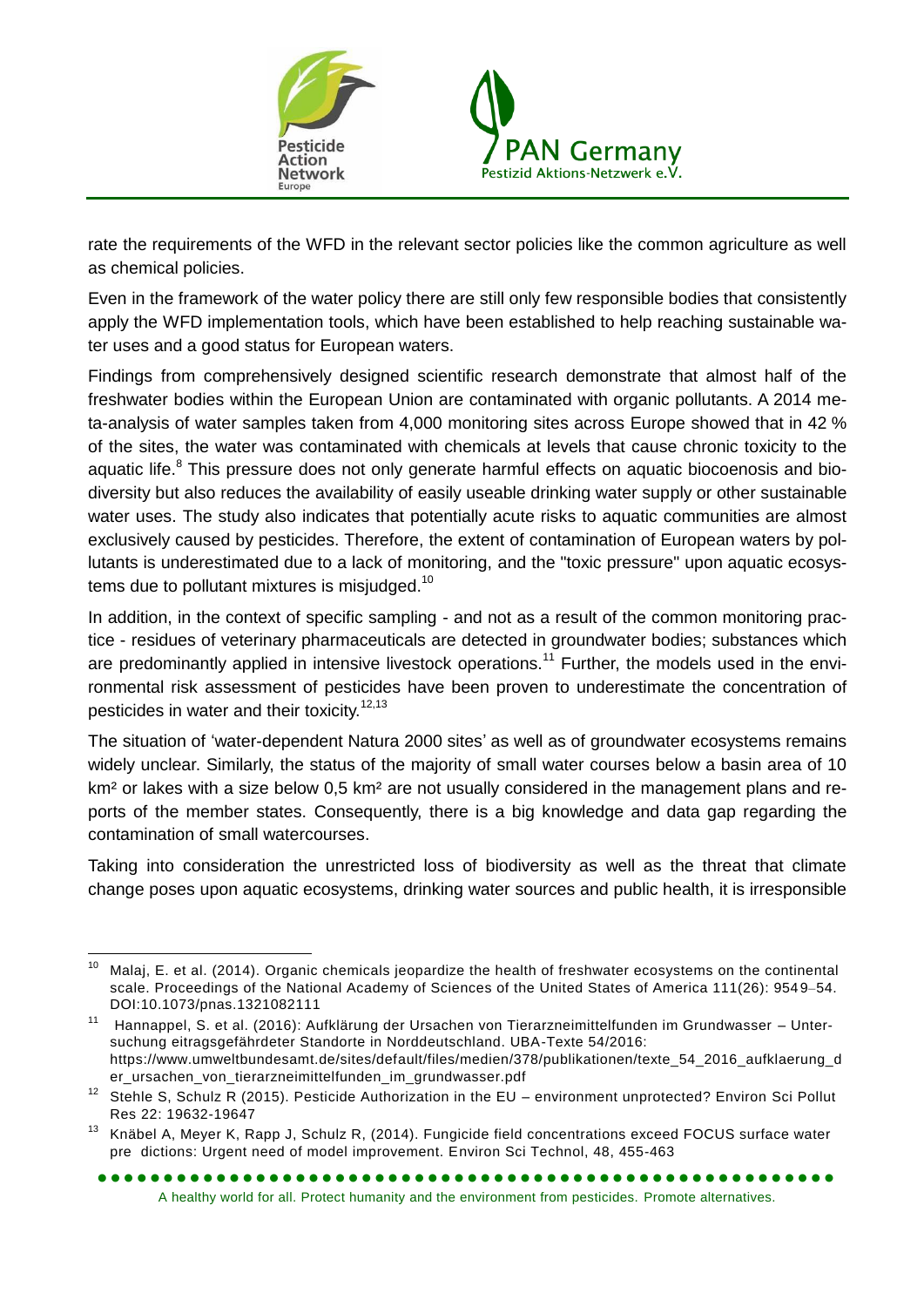

to further delay a strict implementation of WFD requirements or not to prioritise an increased water protection.

## **Fifth WFD implementation report confirms shortcomings**

PAN Europe and PAN Germany agrees to the picture drawn and welcome the suggestions for improvement highlighted by the fifth implementation report released by the European Commission at 26th February 2019.<sup>14</sup>

In particular PAN welcomes the report identifying that:

- For a large part of protected areas, knowledge about, for example, status and pressures is lacking and no objectives are set.
- Member States have to step up their efforts as soon as possible.
- Further efforts are needed to have appropriate monitoring networks reaching sufficient spatial coverage and assessment reliability.
- Member States clearly need to identify the gap to good status for individual pressures and water bodies. They shall design, fund and implement targeted action programmes to close the gap.
- European Commission's proposal establishes new WFD-relevant requirements for the farmers in the context of the revision of the CAP.
- Attention will also be paid to new emerging substances, e.g. pharmaceuticals.

At the same time, PAN Europe and PAN Germany regret that the implementation report and the explaining Commission Staff Working Document accompanying the report<sup>15</sup> have been published only just before the end of the public consultation and therefore too late for many stakeholders to include findings from this report in their comments. Furthermore, PAN disagrees with the vague conclusions concerning Member States' efforts to control chemical pollution.<sup>16</sup>

 $\overline{a}$ <sup>14</sup> European Commission (2019): REPORT FROM THE COMMISSION TO THE EUROPEAN PARLIAMENT AND THE COUNCIL on the implementation of the Water Framework Directive (2000/60/EC) and the Floods Directive (2007/60/EC). Second River Basin Management Plans First Flood Risk Management Plans. Brussels, 26.2.2019. COM(2019) 95 final. Link: https://ec.europa.eu/info/files/commission-report-europeanparliament-and-council-implementation-water-framework-directive-assessment-second-river-basinmanagement-plans-and-floods-directive-first-flood-risk-management-plans\_en

<sup>15</sup> European Commission (2019): A European Overview of the second River Basin Management Plans & Country-specific assessments for EU Member States' second River Basin Management Plans. SWD(2019) 30 final: https://eur-lex.europa.eu/legal-

content/EN/TXT/PDF/?uri=SWD:2019:30:FIN&qid=1551267381862&from=EN

<sup>&</sup>lt;sup>16</sup> ibid. For instance, page 3: "[...]Better implementation of other closely linked pieces of EU law also had a positive effect. This concerns in particular [...] EU law on chemicals. [...];" page 5: pollution caused by inputs of pesticides or veterinary pharmaceuticals from agricultural activities is not mentioned; page 5: "[...]Basic measures to deal with pressures from sectors other than agriculture, such as industry or energy generation,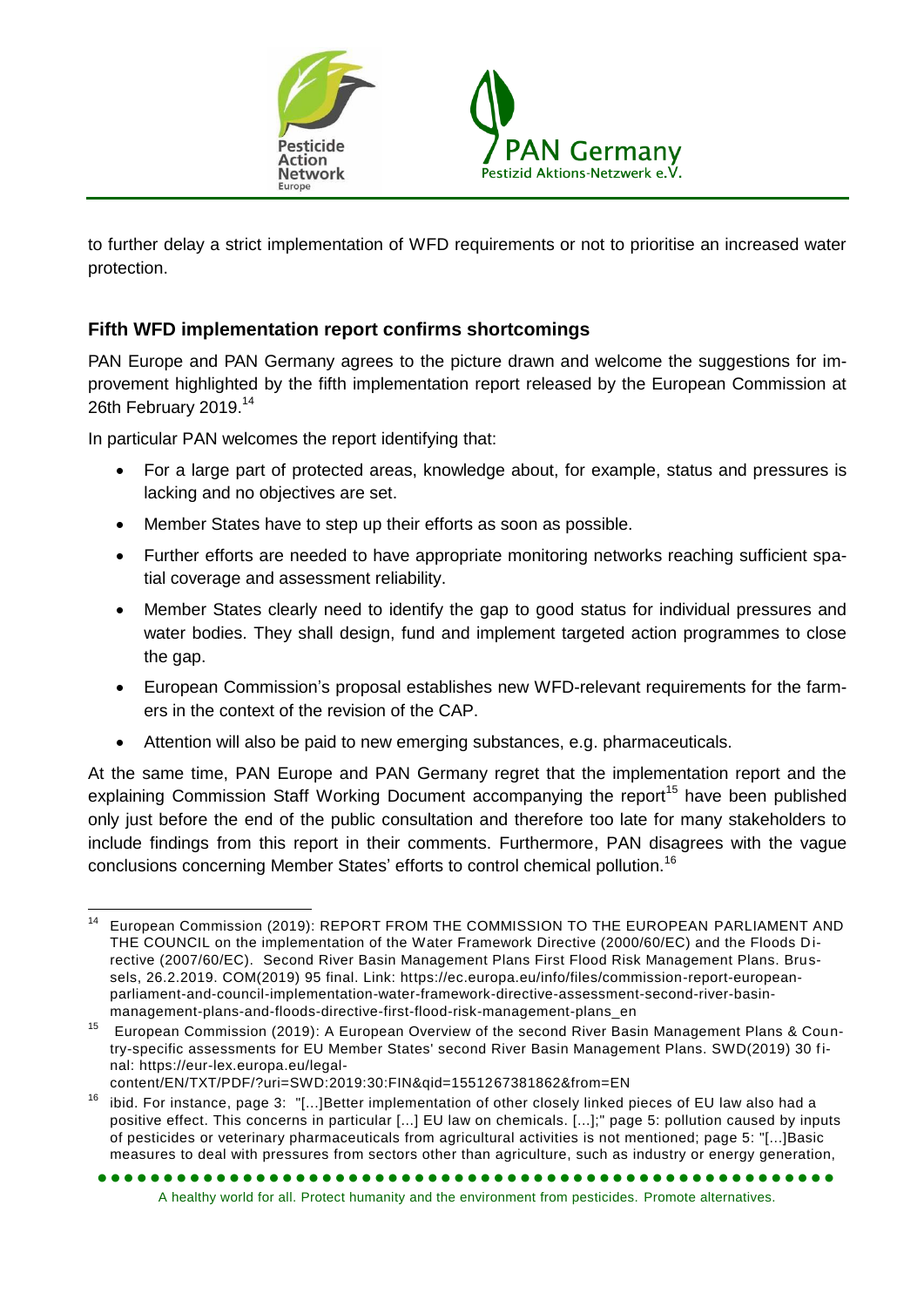

PAN Europe and PAN German highlight that contamination from pesticides, biocides and veterinary pharmaceuticals remains mostly unresolved because relevant measures lack efficiency or are simply not in place. The implementation report does not clarify which concrete steps are taken at EUlevel in order to tackle the input of relevant pollutants in due time (e.g. EU efforts before 2021) and to overcome with relevant EU-wide delays in implementation. For instance, the Commission still leaves it open when it releases its outstanding draft EU strategy concerning pharmaceuticals in the environment. According to Art. 8 EQS-Directive, this should have been done in 2015.

## **Core expectations of PAN Europe and PAN Germany**

It is essential for PAN Europe and PAN Germany, that all background documents are published before the public consultation of the WFD review is finished and that all participants of the consultation receive enough time to comment on them. In this context, the non-exhaustive list of relevant documents which is presented in the European Commission's roadmap<sup>17</sup> to the WFD - fitness check should be updated.

Furthermore, PAN Europe and PAN Germany support the position of several European environmental organisations<sup>18</sup> concerning the assessment and further approach with respect to the WFD.

Having regard to the above observations, PAN Europe and PAN Germany wish to highlight the following "substance-related" needs for action:

- Fully consolidate the current level of protection of WFD and avoid any attempt to weaken down its provisions. The present WFD-provisions and objectives, deadlines and instruments should be maintained. Since its entry into force in 2000, the WFD set clear environmental objectives to be met by 2015. The option to postpone this binding deadline until the year 2021 or - at the very latest - until the year 2027 should only be applied in exceptional cases. As a precondition, the concerned Member State should have to demonstrate that it fulfils one of the specified reasons for claiming the relevant derogation. PAN expects that the 2027 deadline can be met as long as all responsible bodies and stakeholders make the necessary efforts.
- It is crucial to enforce and track the implementation of the available WFD-tools.<sup>19</sup> Amongst others, a "CIS-task force"<sup>20</sup> should be established in order to identify and rapidly solve the central,

<sup>17</sup> European Commission (2017): Evaluation and Fitness Check Roadmap, Link: https://ec.europa.eu/info/law/better-regulation/initiatives/ares-2017-5128184\_en

<sup>19</sup> According article 11, 13 and Annex VI WFD these tools include, amongst others, water fees, detailed management plans for certain problems or water types. or financial or administrative instruments

are generally in place as well. These are, in most cases, specific measures to deal with pollutants which are causing failures of chemical or ecological status, such as, for example, measures to reduce or stop the release into water of certain pollutants. However, more progress is needed.[...]."

 $18$  Living Rivers Europe: Save guarding healthy water for people and nature. Link: http://d2ouvy59p0dg6k.cloudfront.net/downloads/lre\_vision\_statement\_final\_1.pdf; Living Rivers Europe: The EU Water Framework Directive. Fit for purpose. Link: http://d2ouvy59p0dg6k.cloudfront.net/downloads/2018\_wfd\_fc\_briefing\_final.pdf; https://www.livingrivers.eu/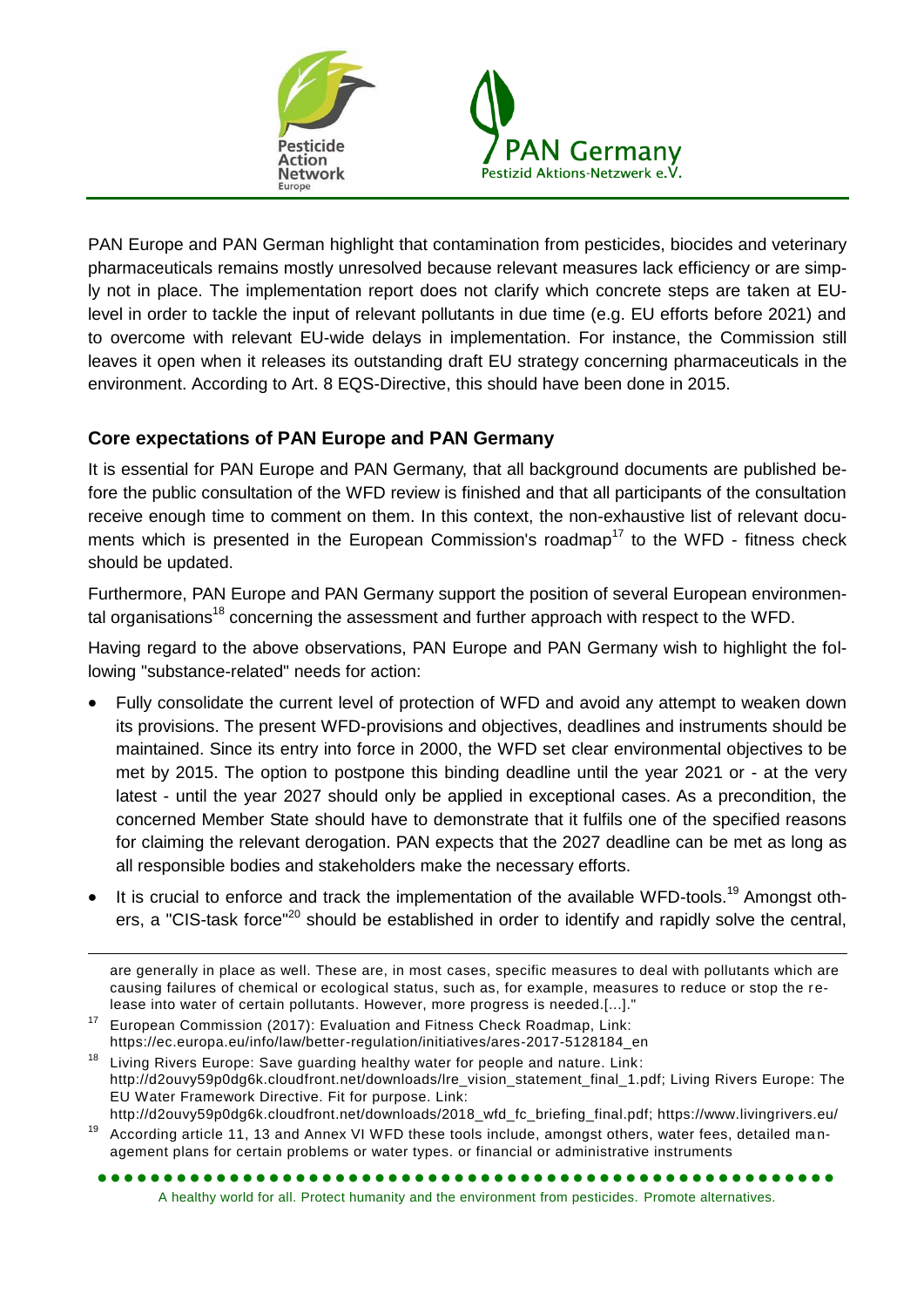

inter-sectoral shortcomings of the implementation. Moreover, Member States should elaborate detailed management plans, in order to better assess the real extent of pollution in their river basins, which results from the input of pesticides, biocides and veterinary pharmaceutical products. In this context they should transparently clarify the source of the relevant pollution and immediately introduce effective measures, particularly at the source of the pollution - so that the pressure is minimised.

- Detailed management plans should guarantee, that all aquatic habitats are fully protected and any kind of human influence that would alter their condition to be prevented. Habitats that should be protected include water-dependent nature protection sites, groundwater ecosystems or small water bodies (i.e. water courses < 10km² basin area) due to their important contribution to biodiversity.
- There should be an effective and quick feedback-mechanism between chemical regulations and water protection legislations in order to enhance the synergies of both legislative areas. These efforts should include provisions concerning a mandatory and sensitive "post-monitoring" of substances in the context of their approval or authorisation. Once biocides, pesticides or veterinary pharmaceutical residues are detected in the water, there should be consistent restrictions for placing such substances at the market and concerning their use. This is also in line with Pesticides Regulation 1107/2009 (Art 21) and Biocidal Products Regulation 528/2012 (Art 15). The European Commission and Member States should thus much more quickly adjust approval/authorisation conditions.
- It is necessary to screen significantly more substances under the EU-wide watch list scheme established with the EQS-Directive as well as to control more chemicals as priority substances. The serious shortcomings in the context of monitoring and minimising the input of pesticides (e.g. through direct entry, run-off, percolation, spray drift or dust) and biocides in water bodies (eg. through losses from toxic paints on boats - antifoulings - or on facades) should be immediately resolved. In order to prioritise the relevant substances, a systematic recording of market and use data should be established. This is currently missing, particularly for biocides and in part for veterinary medical products (e.g. gaps concerning use data for anti-parasitics).
- EQS should be established for all water-relevant substances and assessment methods should be developed and applied to address the effects of chemical mixtures. A sensitive analytical method should be available to check the compliance with EQS, which is often not the case at present. As long as there is no sensitive analytical approach for monitoring the specific EQS for a pollutant, the input of the relevant substance/ metabolite into the water should be consistently prevented. Substances should only be authorized for use only when standard methods for their

<sup>20</sup> <sup>20</sup> CIS = Common WFD-Implementation Strategy. Since 2001 EU-Commission, Member States and stakeholders work together in order to develop a common understanding and guidance in order to enhance the implementation of the WFD requirements.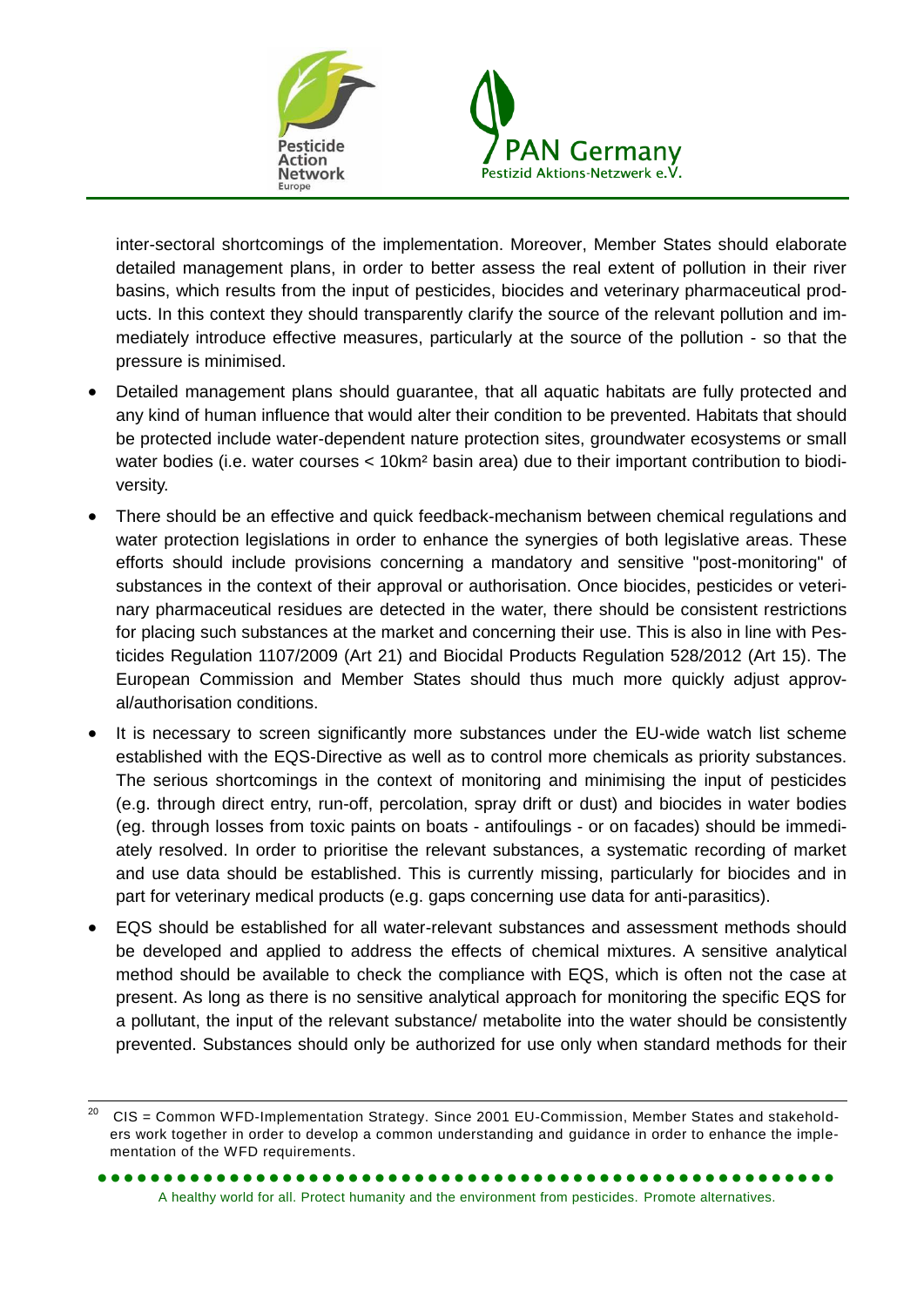

analysis and for their relevant break down products (metabolites) are in place, when there is a monitoring scheme in place and when the substance toxicity had been assessed.

- Special attention should be given to so-called "cut-off" substances<sup>21</sup>- and candidates for substitution $^{22}$ . For such substances, an effective and quick feed-back mechanism to the authorisation/approval procedure should be granted in order to phase-out these substances more effectively than it is the case today.
- It is urgent for Member States to develop and implement WFD-consistent and binding action plans and minimise the risks linked to the use of pesticides, biocides and veterinary pharmaceuticals. They should also include quantitative objectives, indicators and timelines of use reduction strategies.
- Environmental and economic instruments should be implemented according to the provisions of the WFD. Using the 'polluter pays principle', users of these substances should appropriately contribute and bear the costs of water pollution, identification of the pollution source and water quality restoration, e.g. by means of a pesticide risk-based fee. Effective incentives for supporting sustainable water uses should be strengthened, for instance in the context of the Common Agricultural Policy in order to guarantee and promote environmentally friendly farming (e.g. by introducing WFD-requirements as a cross compliance criteria). As organic agriculture has proven to reduce nitrogen, pesticide and pharmaceutical pollution of the environment and water bodies, it should be supported at EU and at Member State level. Subsidies that support pesticideintensive agriculture and intensive livestock farming should be stopped immediately.
- The already existing mechanism for updating and technically adapting the provisions of the WFD-Daughter-Directives should be applied more consistently. This should be achieved by immediately identifying and addressing the pollution in all aquatic habitats, including groundwater ecosystems, water-dependent nature protection sites and small water bodies ( e.g. water courses with a catchment size below 10 km²). These efforts should also include the monitoring of relevant substances which have not been considered for EQS yet as well as appropriate provisions to restrict them (e.g. by adopting mandatory measures to minimise the release of such substances at the source of pollution).

<sup>21</sup> Such candidates include substances, which are carcinogen, mutagen, toxic for reproduction, endocrinedisrupting or persistent, bioaccumulative and toxic (PBT) or very persistent and bioaccumulative (vPvB).

<sup>&</sup>lt;sup>22</sup> Such candidates include substances which have a high potential of risk to groundwater, even with very restrictive risk management measures.